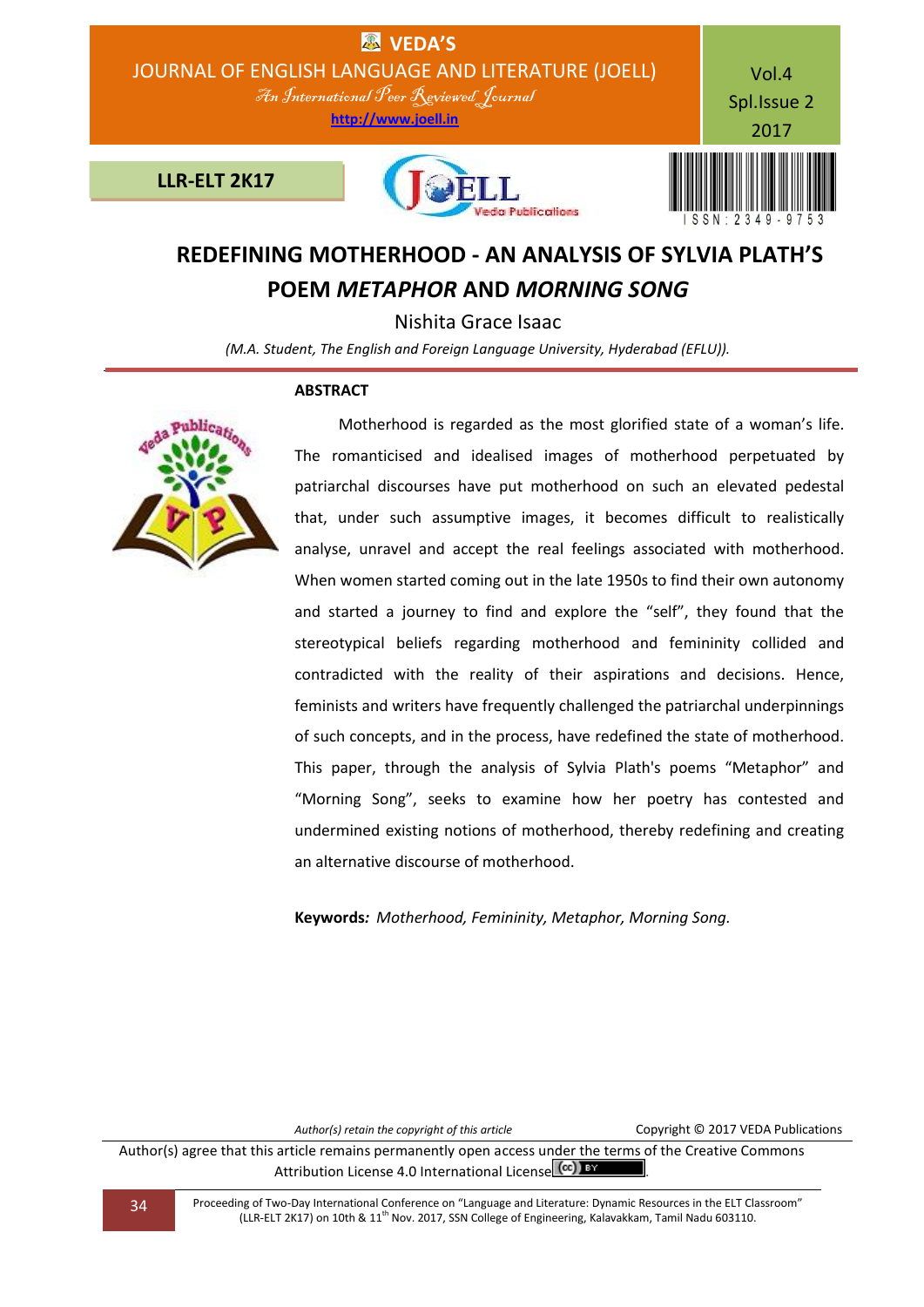"I saw my life branching out before me like the green fig tree in the story. From the tip of every branch, like a fat purple fig, a wonderful future beckoned and winked. One fig was a husband and a happy home and children, and another fig was a famous poet and another fig was a brilliant professor … I couldn't quite make out. I saw myself sitting in the crotch of this fig tree, starving to death, just because I couldn't make up my mind which of the figs I would choose. I wanted each and every one of them, but choosing one meant losing all the rest, and, as I sat there, unable to decide, the figs began to wrinkle and go black, and, one by one, they plopped to the ground at my feet."

## (Plath, Sylvia. The *Bell Jar*)

Post World War II, American society saw a rigid social structure with definite gender roles. As Vanessa Martins Lamb points out, "Have dinner ready, prepare yourself, prepare the children, minimize all noise, be happy to see him, listen to him, make the evening his",( *Evasion of Growth,* 5), here is what young women learned at school in the 1950's in America. As Plath puts it "they don't believe marriage can work without woman becoming maid, servant, nurse, and losing brain" (461).However, slowly this structure lead to suffocation and discontentment in the women of that age.

Since centuries a man has the whole world to explore and rule, a woman on the other hand, was supposed to prosper in the confinements of the four walls. And within those confinements she came to realise that there must be more to life; "there is something missing"(Lamb, Vanessa. 1). And this led to a journey of self discovery- A journey that began with full storm in the late 1950's and 60s; a journey where the destination was no longer limited to motherhood.

Motherhood is regarded as the most glorified state of a woman's life. So much so that, throughout history motherhood has been universally celebrated, venerated and viewed as the culmination of womanhood. Definitions of the feminine and femininity usually coalesce with the idea of fertility. Since ages women have been raised to believe that their sole purpose in life is to bear children and manage households. Society has defined motherhood according to their narrow perception

and wide expectation and women have been silently portraying that image, regardless of whether it comes to them naturally or has been thrust upon them.

Patriarchal discourses have put motherhood on such elevated pedestal that under such assumptive images, it becomes difficult to disclose and accept the real feelings associated with motherhood. When a woman becomes a mother, she finds these myths about motherhood conflicting with realities of the same. Her dreams and assumptions about this fantasy comes crashing down when it hits the insecurities over unwanted physical changes, morning sickness, postpartum depression, expectations and responsibilities. But as Lori Walls said "Women would often opt to experience the difficult aspects of motherhood in isolation rather than risking the consequences of having publically failed in their roles as mother." Hence, no one ever talked about it or acknowledges it and under the pressure of fulfilling this made up role and proving her worth as a woman, she ignores the needs of her own mental health.

However, in the 1950s and 60s when women started coming out to find their own autonomy, feminists and writers set out to redefine motherhood. There came a time when they started challenging this discourse and concentrated on how they really feel. They rewrote the myths and assumptions regarding motherhood and exposed the realities of their experience with pregnancy, child birth and motherhood. One of the most common icons of that time is Sylvia Plath.

Plath, who is often described as an *accidental feminist*, dared to write about her true feelings regarding motherhood and contradicted any myth that is believed to accompany motherhood. This paper, analyses Plath's two poems- "Metaphor" and "Morning Song, from her collection *Ariel,(1965).*  These poems were written after the birth of Plath's Daughter Frieda. Where metaphor deals with pregnancy, "Morning Song" deals with the time right after the delivery of the child. Hence, there is a continuity of thought and time in these two poems, which makes it easier to understand every aspect of motherhood. This paper seeks to examine how Plath's poetry has contested and undermined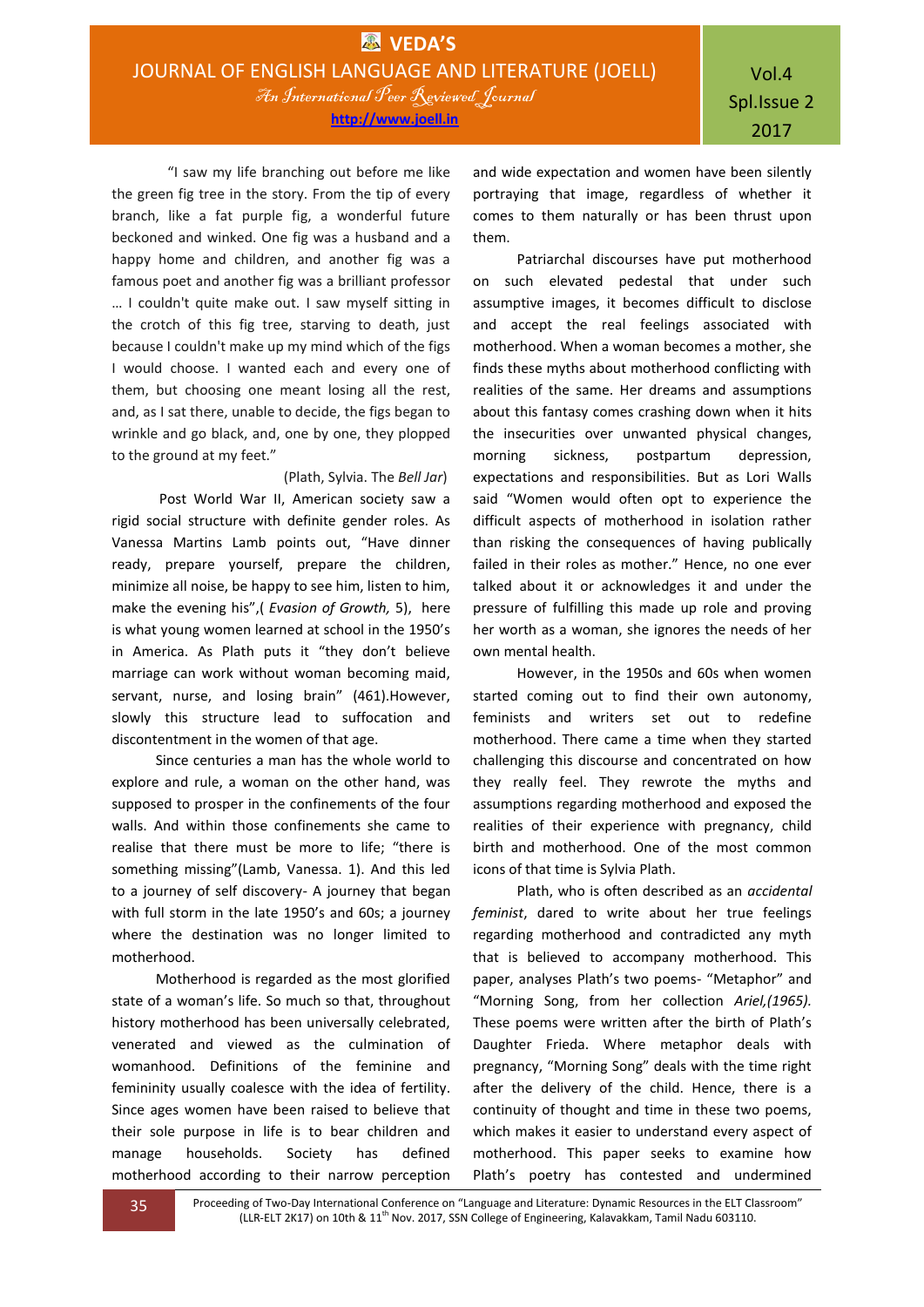existing notions of motherhood thereby redefining and creating an alternative discourse of motherhood.

Often motherhood is believed to be accompanied with a sublime and unadulterated joy of making something living and breathing. A mother is expected to take pride in the fact that she has this gift of reproducing. But Plath questions this notion when she highlights how she felt used. She sees herself as merely a "means" to bring the child on this earth. She is merely a "stage" where Pregnancy, like a "drama" played out within her. (Beauvoir (de), Simone, *The Second Sex,* 512)

Plath also breaks the assumption that mother experiences spontaneous overflow of an unparallel and incomparable love for the child, when she writes about how different the act of making a child is from the reality of the child. A woman comes together with a man because of her love for him, hence "love sets" the child (compared to a gold watch) "going", however that love for the father is not extended to the reality of the child. Hence, Plath shows that how her love for her child developed over time and how she initially felt distant from the child.

The tone in the poem "Morning song" is distant. The poet does not feel any love or attachment towards the child. He/she is as inanimate to her as the "elements" around her and this is why she places the child amongst elements and not with herself. The child is still not a reality for the mother; therefore, child and mother are still on opposite spectrum. The mother is not able to communicate or connect to the child she has given birth to. Hence the child is like a new statue brought and kept in a "drafty museum" and the mother is like the walls of that museum. Nothing related to the child arouses love or affection in the poet. The cries of the child is "bald", hence we see and unusual and an unpleasant description of a child.

However, this lack of connection and affection does not stop the mother from tending to the needs of the child, "at one cry" of the baby, the mother would "stumble from bed" and tend to the needs of the child. Nevertheless, with time a bond is formed between the mother and the child. Plath thus ends this second poem by emphasising that cries (which was earlier bald) has now changed into "handful of

notes" and "clear vowels" hence she can now communicate with the child.

As Simone De Beauvoir points out, the "splendours of maternity" are forever sung to a woman, while the drawbacks of her situation menstruation, illnesses, and even the boredom of household drudgery—are all justified by this "marvellous privilege" she has of bringing children into the world. But it is highly questionable if accepting the drawback is as easy as this ideology makes it look.

Plath through her work shows the constant challenges and inner turmoil that a woman faces in the arms of these unwanted changes that accompany pregnancy. Metaphor explores the insecurity and disintegration that a woman goes through on the onset of unwanted physical changes. Plath used unusual and unpleasant imageries to explain and express the emotions that a woman goes through during pregnancy.

In stark contrast to these myths, Plath's poem shows that pregnancy is not always embraced and associated with undoubted and certain feelings of "being a part of something bigger", As Collete describes in *l'Etoile Vesper* "pleasant pregnancy is 'a man's pregnancy'" (Beauvoir(de), Simone. *The Second Sex*, 519), Plath exposes the concerns and diffidence of a pregnant woman, who has lost her body and looks in the dawn of pregnancy. She is no longer a delicate rose, with perfect curves and ideal body, she now resembles "a melon strolling on two tendrils." Plath uses an imagery of yeast rising on the loaf to describe the progress of pregnancy.

"It is in maternity that woman fulfils her physiological destiny. It is her natural calling". (Beauvoir, 501) For a very long time reproducing children was seen as an obvious and inseparable part of a woman's life. Reproducing was a duty and not a decision for a woman. Women were expected to embrace this experience with open arms and no qualms. But one always wonders if pregnancy comes as naturally as the society thought it does. And moreover, were women always as eager for it? Experiences of pregnancy and motherhood is highly universalized and generalized, so much so that any variation to it was not just unacceptable and shocking but also un-talked about.

36 Proceeding of Two-Day International Conference on "Language and Literature: Dynamic Resources in the ELT Classroom" (LLR-ELT 2K17) on 10th & 11<sup>th</sup> Nov. 2017, SSN College of Engineering, Kalavakkam, Tamil Nadu 603110.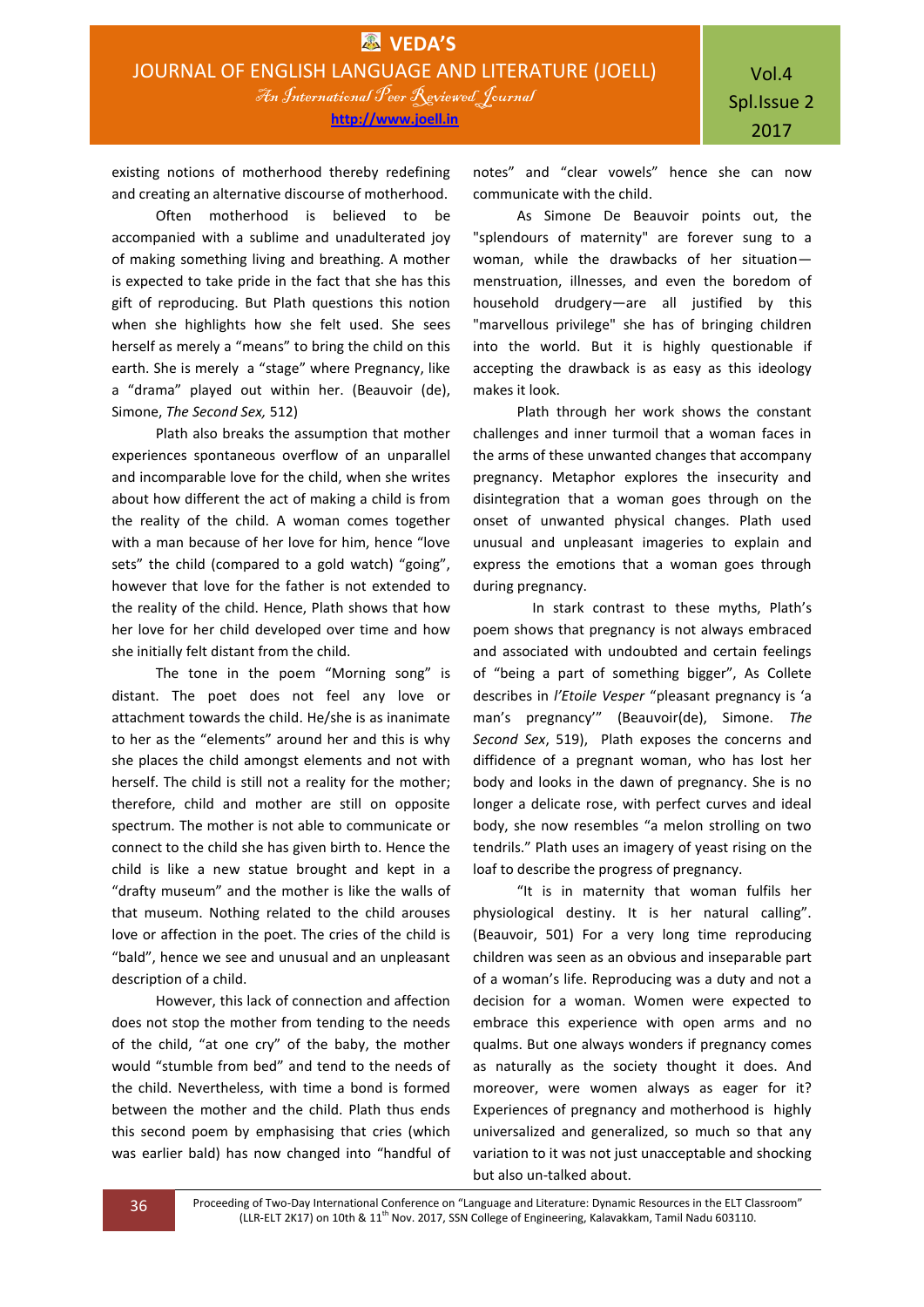One such experience that Plath explores in *metaphor* is that of contraception. With looming physical changes that threatens a woman's sense of self, often times pregnant women undergo uncertainties regarding the continuity of pregnancy. But at a time when child bearing was indisputable the duty of every woman, society failed to acknowledge and accept this internal conflict. Though women realised that motherhood is essential and wanted it just as badly as society expected them to, nevertheless they also experienced doubt and uncertainty that accompanied this monumental change in their lives.

Plath ends her poem "Metaphor" on the same uncertain note circumscribing the idea of motherhood where she foregrounds an aspect that is intertwined with pregnancy— abortion. Abortion has universally been viewed in a negative light by most religions and communities. Betty Friedan contradicts this idea of enforced motherhood when she says that, "Chosen motherhood is the real liberation". However, in a predominantly patriarchal set up, the idea of abortion remains inherently unacceptable. Therefore, as women lack control over their bodies and sexuality, they have been deprived of exercising this choice within most communities. And this makes pregnancy looks even more as a trap and often suffocates the mother. Or as Plath puts it, "there's no getting off" from the "boarded train".

Fredian, writes in *the feminine mystique* "It is wrong to keep spelling out unnecessary choices that makes women unconsciously resist either commitment or motherhood". The conflict between career and motherhood remains an enduring question for women all over the world. Women in the late 1950s and 60s were often forced to choose between career and motherhood which could not be perceived to exist in the same realm which consequently led to a major conflict where women had to choose one "identity".

Marriage was the destiny traditionally offered to women by society. (Beauvoir*,* 445) It is therefore evident that though men enjoyed an independent and individualistic identity, a woman did not. She has always had a dependent identity; she was either identified as somebody's daughter, a wife or a mother, but rarely just a woman. And though after the World War II, in early 1950s women themselves accepted this "second hand identity", by the time they reached late 1950s this lifestyle was not enough. This discontent is well explained by Friedan:

> Each suburban wife struggles with it alone. As she made the beds, shopped for groceries, matched slipcover material, ate peanut butter sandwiches with her children, chauffeured Cub Scouts and Brownies, lay beside her husband at night- she was afraid to ask even of herself the silent question-- 'Is this all?

As Plath writes in her journal, she can't be satisfied with the colossal job of merely living. She want to due to the urge to "excel" (Plath, Sylvia. *The Unabridged Journals of Sylvia Plath)*

This discontent and the urge of finding something more in life, thus led to a major revolution in the history of women which saw women transform from dependent other halves to independent whole.

But like any other transformation, even this one was gradual and full of obstacles. One of the main obstacles was the idea of womanhood for women themselves. Though women did realise that "something is missing", they were still unable to grab that missing piece as it contradicted their traditional image of their femininity. This intense internal conflict led to an identity crisis which is well documented in the journals and works of Sylvia Plath.

When Plath was in her early 20s she was surrounded by women who were housewives, thus inculcating in her an image of womanhood that is strongly associated with the values of being an ideal housewife. However, in the late 50s when the discontentment of housewives was becoming prominent, thereby propelling them out of their constrained roles to step into this big bad world, Plath, a married woman by then, became one of them. Hence, we see how she was caught up in this transition, thus ingraining in her two very opposite and conflicting definitions of womanhood.

Plath was therefore caught up in a time where on a very subconscious level she still had the values of an "ideal housewife" infused in her psyche, while she was also a newly empowered young ambitious woman trying to find independent identity and leave a mark in this world. Therefore the same woman who

**37** Proceeding of Two-Day International Conference on "Language and Literature: Dynamic Resources in the ELT Classroom" (LLR-ELT 2K17) on 10th & 11<sup>th</sup> Nov. 2017, SSN College of Engineering, Kalavakkam, Tamil Nadu 603110.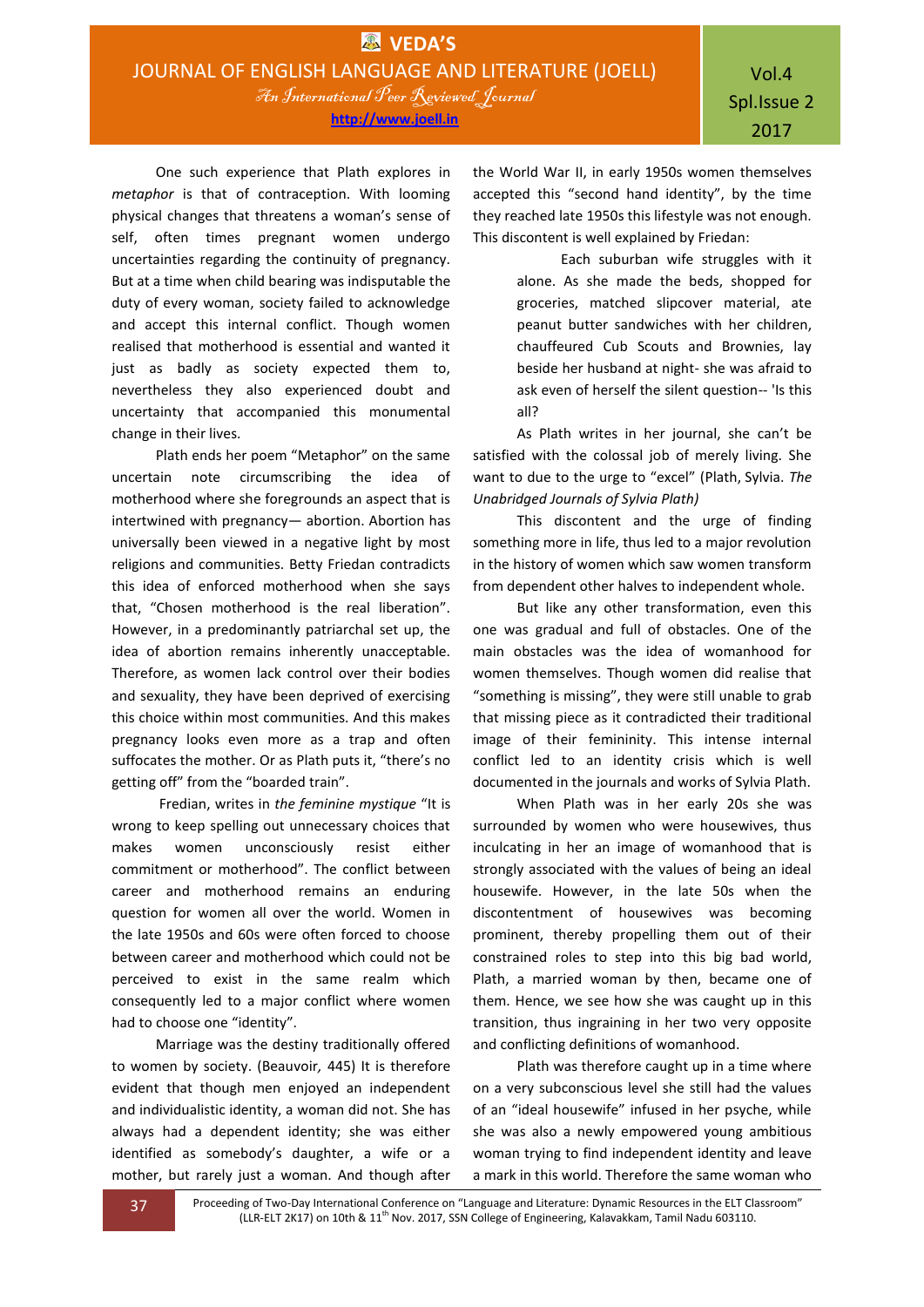thought that to be deprived of the experience of child birth and motherhood is a "death indeed", also questions "when and if" is she would feel anything at all for her child. (Plath, Sylvia. *The Unabridged Journals of Sylvia Plath,* 495, 454*)*

What made matters worse in Plath's case— a representation of many women her age— is her instability in her career as well when she became pregnant with Frieda. There was a "gulf between her desires and ambition."( Plath, Sylvia. *The Unabridged Journals of Sylvia Plath,* 273). She was still attempting to find and establish herself as a career woman/writer, like many other women she was also trying to find her "calling".

"I, sitting here as if brainless wanting both a baby and a career but God knows what if it isn't writing" (Plath, Sylvia. *The Unabridged Journals of Sylvia Plath,*469*)*

As she points out, "I hunger after nebulous vision of success." ((Plath, Sylvia. *The Unabridged Journals of Sylvia Plath,* 518) She was still trying to "find herself" and be a "contribution to her marriage and not "a dependent weak half" as most women prior to her generation were, when she became a mother (Plath, Sylvia. *The Unabridged Journals of Sylvia Plath,* 446). The demands of being a mother limited Plath's exploration of "self". Plath's journals are a testimony to these rather conflicting desires. They reveal a woman who is unstable in both the identities. While she was still working towards becoming a successful woman, she was thrust with the responsibility of being a mother. The journals document the intensely conflicting realities of her life and underscore the motherhood/career dichotomy.

This conflict rises from the gestation period itself, as is evident in the poem *Metaphor,* where Plath contemplates her own purpose and self worth. She questions whether bearing and raising children is all that constitutes a woman's life. She feels that she is just a means to ensure continuity of life and nothing more; "A stage, where some other life is enacted. She felt like a cow in calf, only useful for the milk she produces, indicating to her purpose and worth being limited to her ability to breed and feed children.

This particular feeling of being nothing more than medium or a "mean" or a "stage" grows into the

period following the delivery of the child as well. It is seen in the poem "The Morning Song", the monotonous responsibilities of a mother, where each morning and every night, Plath was rendering to the needs of the child instead of writing the poetry that she deeply wanted to. Hence, women saw their worth and importance limited to or based on their ability of being a mother. And this gradually led to an intense confrontation between two differing identities and goals.

This contemplation during pregnancy, matured to major identity crisis after delivery. Plath often felt like children stifled her art. Her career lay neglected on the fringes of her life when motherhood took up most of her time. In her children, whom she compares to the sea, she- the cloud, sees her effacement. Whatever identity Plath had found before her pregnancy was getting overshadowed and disintegrated in the dawn of motherhood, thus, creating an image that shatters the romanticised images that dominate the ideas of motherhood. Motherhood, in this poem, can be seen as an obstacle and a limitation.

However, it is important to note that in spite of these dark and negative emotions accompanying motherhood, Plath does not reject the love that a mother has for her child. Though, at times, she saw her children as obstacles, she also mentions them as an "impetus" to her writing. The conflicts regarding motherhood can be attributed to the fear that it instils in the mother. A mother in an age where women were trying hard to find a place in the professional world as well, Plath writes that she had a fear of becoming "one of those[...] blue stocking grotesques". She had worked hard to become a writer. Her first book was already published before Frieda was born. Hence, her poems reflect how pregnancy and motherhood thwarted her growth as a writer. Plath felt that this new identity of a mother was overpowering her identity as a writer.

In conclusion one can say that, Plath's poetry is an exploration of female identity. Her poetry articulates the enduring struggle between various roles that women are expected to play in a patriarchal society. Undercutting conventional notions associated with motherhood Plath's poetry challenges stereotypical representations of a child